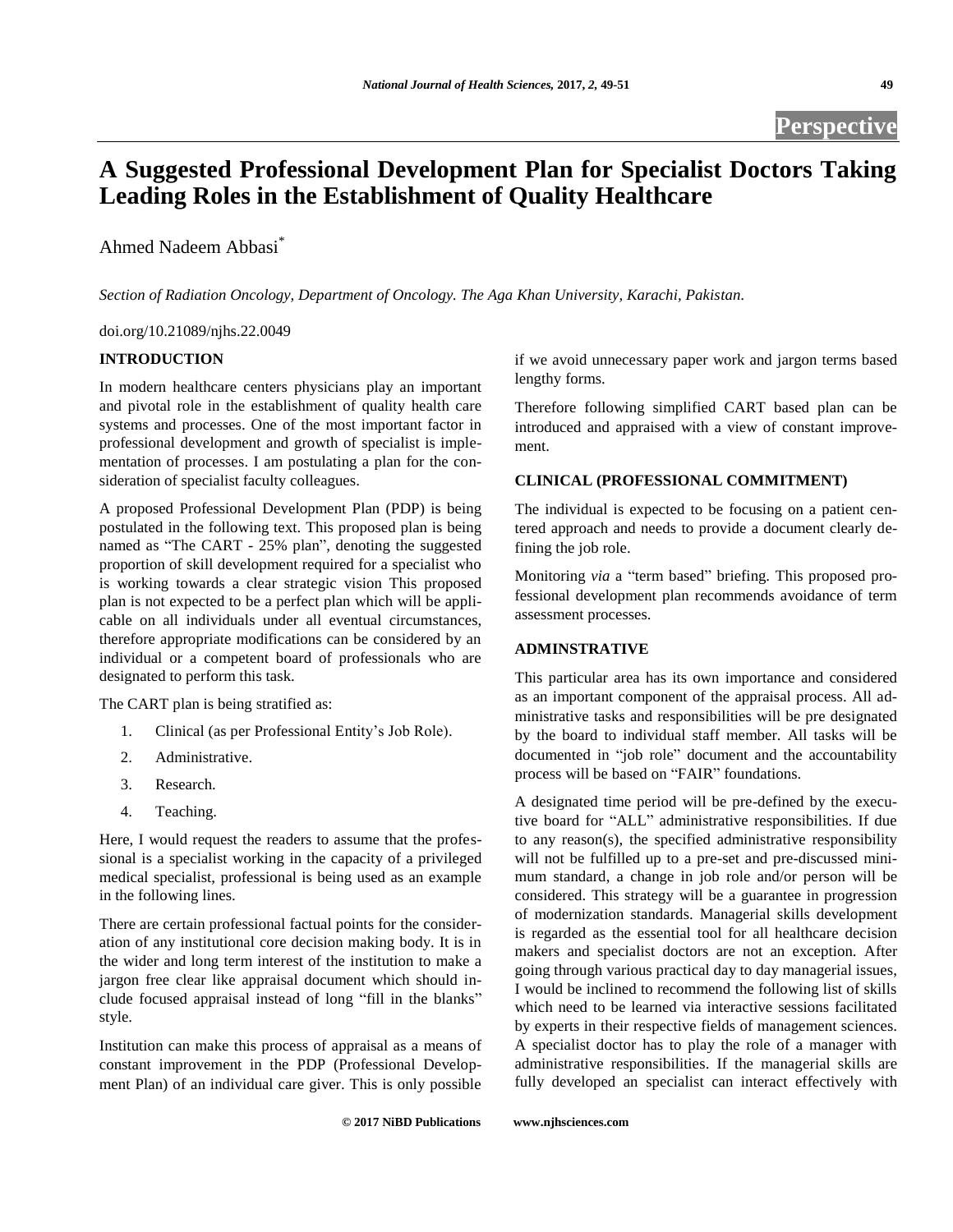problems encountered in the establishment and delivery of modern healthcare.

The executive board can take a direct regulatory role in terms of implementation of these skill development learning sessions. The list is given as follows:

- 1. Managerial interactions.
- 2. Communication skills.
- 3. Negotiation skills.
- 4. Time management.
- 5. Change management.
- 6. Implementation of quality in health care.
- 7. Conflict resolution.
- 8. Assertiveness without aggression.
- 9. Goal setting.
- 10. Leadership skills.
- 11. Economic evaluation models.
- 12. Team building.
- 13. Caring the corers.
- 14. Training the trainers.

It can be designated as a mandatory responsibility of the human resource development section to make sure that required skills are being inculcated to all individuals who will be playing a definitive role in the planning processes of all aspects of organizational issues. I can expect a positive change in staff members who will go through the above mentioned skill development workshops.

### **RESEARCH**

In developing countries, this part of the professional development plan merits prime attention of planners. Requirement of pre-set standards as per international guidelines will be our main objective. Some flexibility may be exercised in the first few months of the appointment as research culture is not very well established in the country. The institute can take leadership role and can act as a trend setter of "relevant" research geared towards getting answers to loco-regional patient care needs. An example which can be quoted is; research towards high quality cost efficient evidence based practices, which can be prioritized in academic institution. Regular academic session should be conducted and active participation should be monitored *via* quarterly or bi-yearly appraisals.

## **TEACHING**

Instead of giving a fish to some deserving person, it is more advisable to teach them how to do fishing. An apprenticeship styled teaching can only lead to the production of ill-trained followers and not leaders, resulting in visionless doctors who will not be able to deliver modern specialist health care to their patients. Contribution towards the professional growth and development of colleagues will be structured as an integral component of institutional goals. Appraisal process will make sure that efficient and effective implementation of educational tasks is being met as per minimum standards and bench marks are being set in job role documents. One cannot emphasize more on this subject of skill development training delivered *via* the most modern educational methodology. I would recommend adaptation of structured teaching as a component of learning objective, which is the base of professional development and growth program.

#### **General Considerations**

In order to implement the above mentioned proposed "CART" plan a thorough briefing of each component of four sections should be performed before the date of commencement of new appraisal term. If we fail to plan well then our plan will fail. We would suggest a two phase briefing session, which can be performed at the time of drafting phase of the plan. Once all components of CART (which are mentioned in the four sections), are being discussed and endorsed by the individual professional colleagues, one can set a fixed term for interim midway appraisal. Most of the institutes follow an annual appraisal scheme, we would suggest a six monthly appraisal duration term with the provision of an interim appraisal, to be performed after three months of commencement of this plan.

Designated responsibilities in a professional plan can be narrated as specialized roles which focus particularly on a specified domain. [1] In this proposed plan the domains are broadly classified under the heading of four broad divisions.

Components and contents of structured CART plan can vary from one specialty to another. A flexible all inclusive approach is being recommended as innovations always attract teething issues during the initialization phase. Optimization of resource allocations is also a subject of great interest in the process of setting up directions for the healthcare professionals [2].

The provision of a patient centered healthcare quality is the aim and objective of an ideal professional growth plan. At the time of planning an accurate understanding of the quality management system is required. A team of dedicated professionals will take the responsibility of implementing this plan, which is an actual fact a component of the quality improvement process. Collaborative efforts are required in order to achieve this goal [3]. Some special aspects of healthcare quality are applicable as pivotal moving factors in Low and Middle Income Countries (LMIC). Economic evaluation models are being studied in great depth and their complexities also play some detrimental roles in the development of